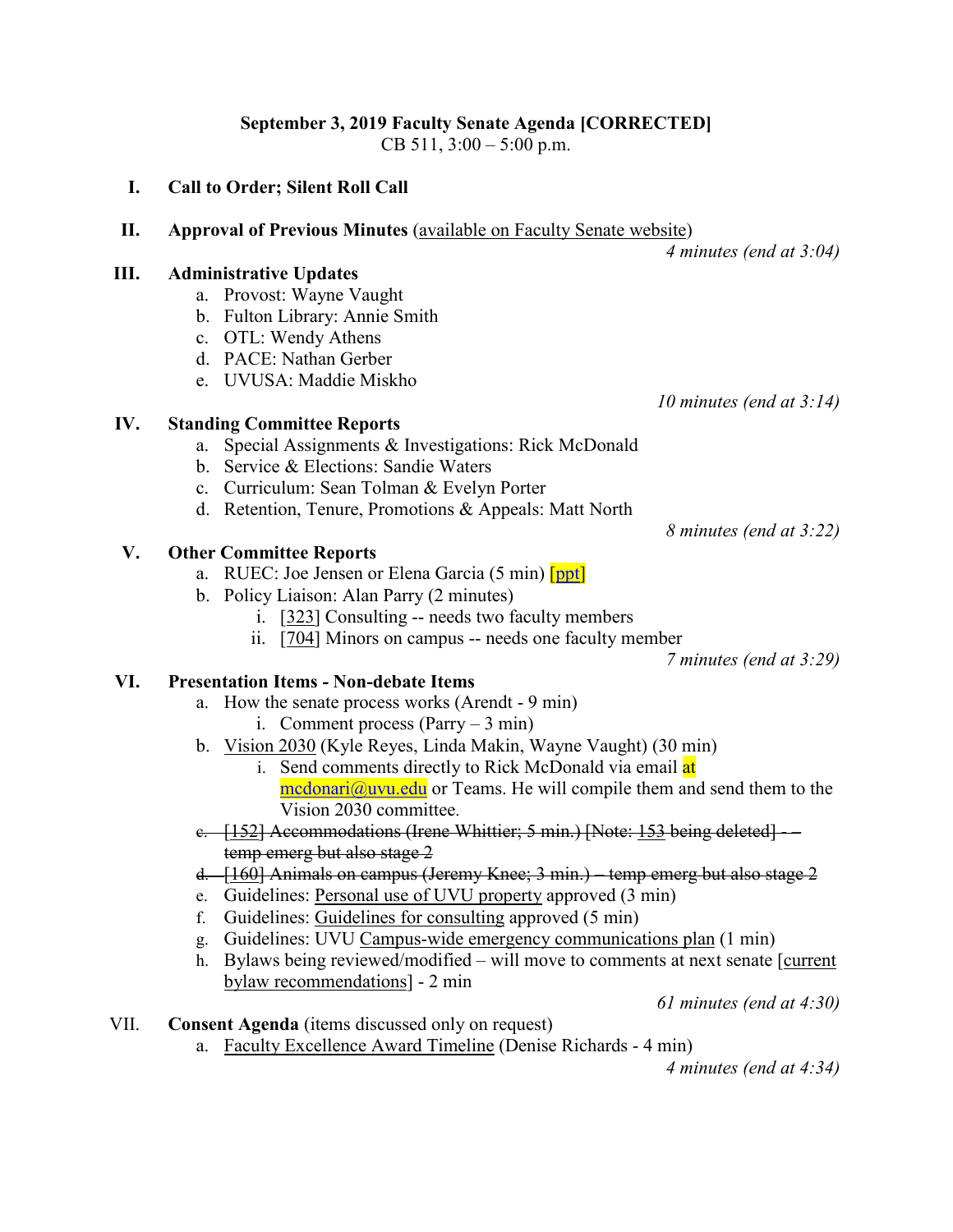#### VIII. **Policy Related Debate Calendar** [\(approval process\)](https://docs.google.com/document/d/1ZysEECw97M4r9WoDRP43UkiTuGeuK0QIeYit67dJEWs/edit?usp=sharing)

- a. Motion and vote (action items/motions entertained 3rd step) i. n/a
- b. b. Debate (first reading/response 2nd step) i. n/a
- c. Read & submit comments before next senate (informational items 1st step)
	- i. [\[114\]](https://uvu.box.com/s/8vjaq3vo0erjtqmsv7kd5jr8gkvahryw) (Note: One on policy pipeline not accurate; so you need to click this updated link) Conflict of interest. Minor change based on comments from stage 2 (only section  $\frac{4.4}{4}$ ); request to expedite so prefer discuss & vote in second senate meeting (comment/discuss/vote only on change since it has already been in stage 2 otherwise) [\[comments\]](https://docs.google.com/document/d/1JzMEDTSQVJfD6EXJ60GDSEh14uiVKAQ3lYuudgYUD54/edit?usp=sharing) - 3 min
	- ii. [\[161\]](https://policy.uvu.edu/getDisplayFile/5d3a1b539b7de4fd56b537f1) Freedom of speech –limited scope (wearing masks) [\[comments\]](https://docs.google.com/document/d/1KGPQgLEvQ189gxL1l8L5mPUZWyQ6rrlht-4Nnu5-Dfk/edit?usp=sharing) 3 min
	- iii. [\[635\]](https://policy.uvu.edu/getDisplayFile/59a47e34568009ec588136fb) Faculty rights & responsibilities revision  $[committe\,info]$ [comments\]](https://docs.google.com/document/d/1_aV5CptTlKYW6Tx2yn1BAkGIAqpnYlH0T8Tze1u5S1g/edit?usp=sharing) - 10 min
	- iv. [\[152\]](https://policy.uvu.edu/getDisplayFile/5cb0e886daf5b46741c6a031) Accommodations (Alexis Palmer & Irene Whittier; 5 min.) [Note: [153](https://policy.uvu.edu/getDisplayFile/5cb10786daf5b46741c6a035) being deleted] - – temp emerg but also stage 2 [\[comments](https://docs.google.com/document/d/1xtPKpXU8glLLLd8siSx32Hhop6e4hSJJB4isCkjpy6U/edit?usp=sharing) | [memo\]](https://uvu.box.com/s/wksxiu54fm9ysz2pluqedqr3e19dm5sg) - – moved from presentations; comments added
	- v.  $[160]$  Animals on campus (Alexis Palmer & Jeremy Knee; 3 min.) temp emerg but also stage 2 [\[comments](https://docs.google.com/document/d/1HbICInrNXuLAq1k_OzUMLsG2mSierjuY1WRpux4k3EE/edit?usp=sharing) | [memo\]](https://uvu.box.com/s/luy1grlalfjq2cir1h6ba3auofaytj90) – moved from presentations; comments added

*16 minutes (end at 4:50)*

- d. Updates (progress to further stages)
	- i. [\[335\]](https://policy.uvu.edu/getDisplayFile/58f91446871972f32d1de253) 06.18.19: Staff grievance regular policy (was temp emerg.)
	- ii.  $[652]$  06.18.19: Care and use of vertebrate animals regular policy (was temp emerg.)

#### IX. **Non-policy Related Action Calendar** [\(approval process\)](https://docs.google.com/document/d/1ZysEECw97M4r9WoDRP43UkiTuGeuK0QIeYit67dJEWs/edit?usp=sharing)

- a. Motion and vote (action items/motions entertained 3rd step) i. n/a
- b. Debate (first reading/response 2nd step)
	- i. n/a
- c. Read and comment (informational items 1st step)
	- i. Faculty Workload concerns Next steps. Development of committee (as per [April 9, 2019](https://www.uvu.edu/facsenate/docs/facsenmin04-09-19.docx) minutes) - 5 min

*5 minutes (end at 4:55)*

#### **X. Announcements**

- a. Committee announcements
	- i. Accreditation Operations Group is Jessi Hill (with Anne as backup) [lead is Jeff Johnson]
	- ii. Flexible Delivery Task Force is Denise Richards (with Jessi or Sandie as backup) and faculty member is Susan Thackeray [lead is Wendy Athens]
- b. Institutional announcements
	- i. Share the "Midterm and Tenure Review Tips and Considerations" as a link
	- ii. Questions? Ask Wilson (UVU chatbot) [financial aid bot](https://www.uvu.edu/financialaid/#bot) | [admissions bot](https://www.uvu.edu/admissions/#bot)